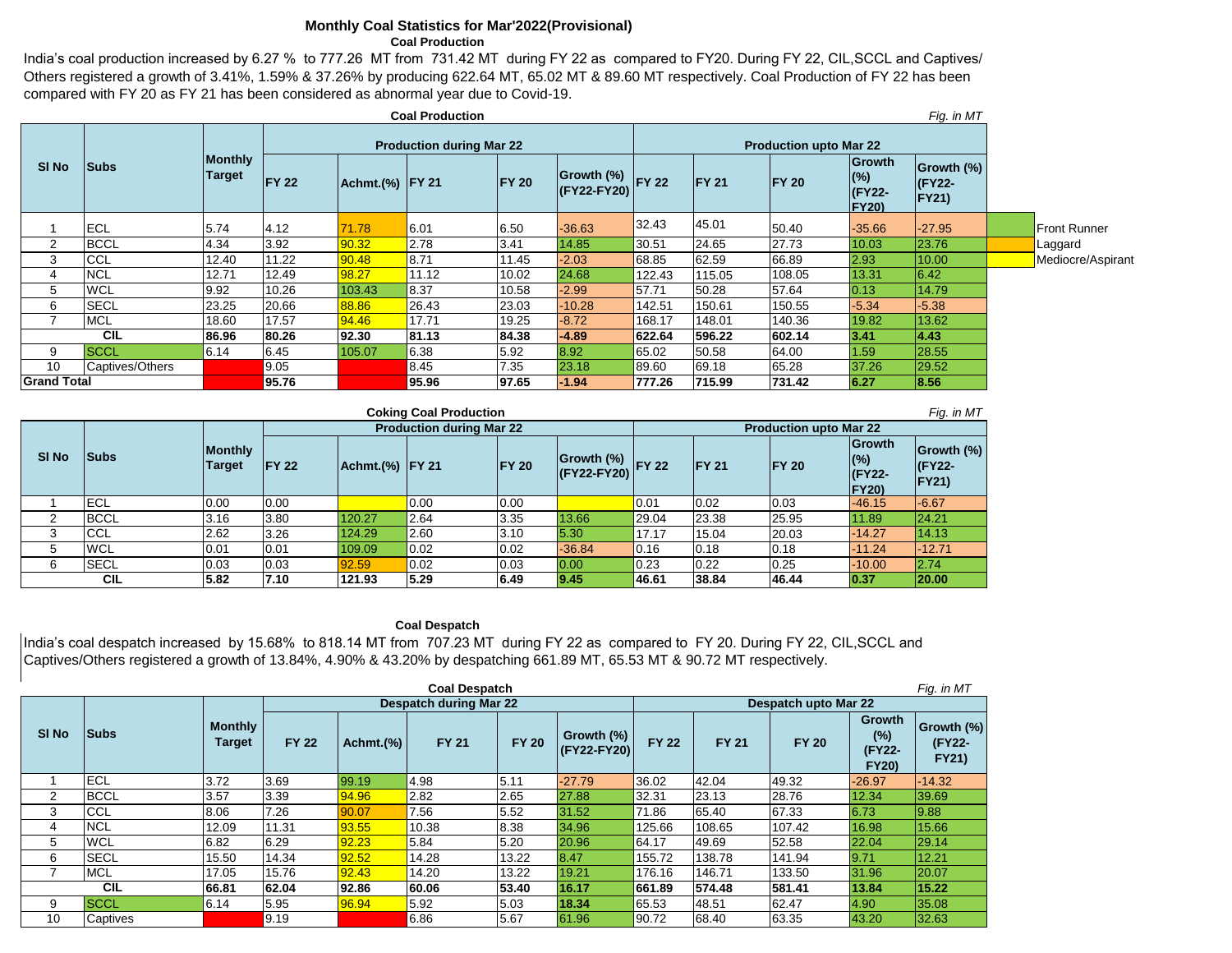| 77.18<br>Total<br>Grand | 72.84 | 64.10 | .<br>20<br>. | 818.<br>14 | 691.39 | 707.23 | 15.68 | 18.33 |
|-------------------------|-------|-------|--------------|------------|--------|--------|-------|-------|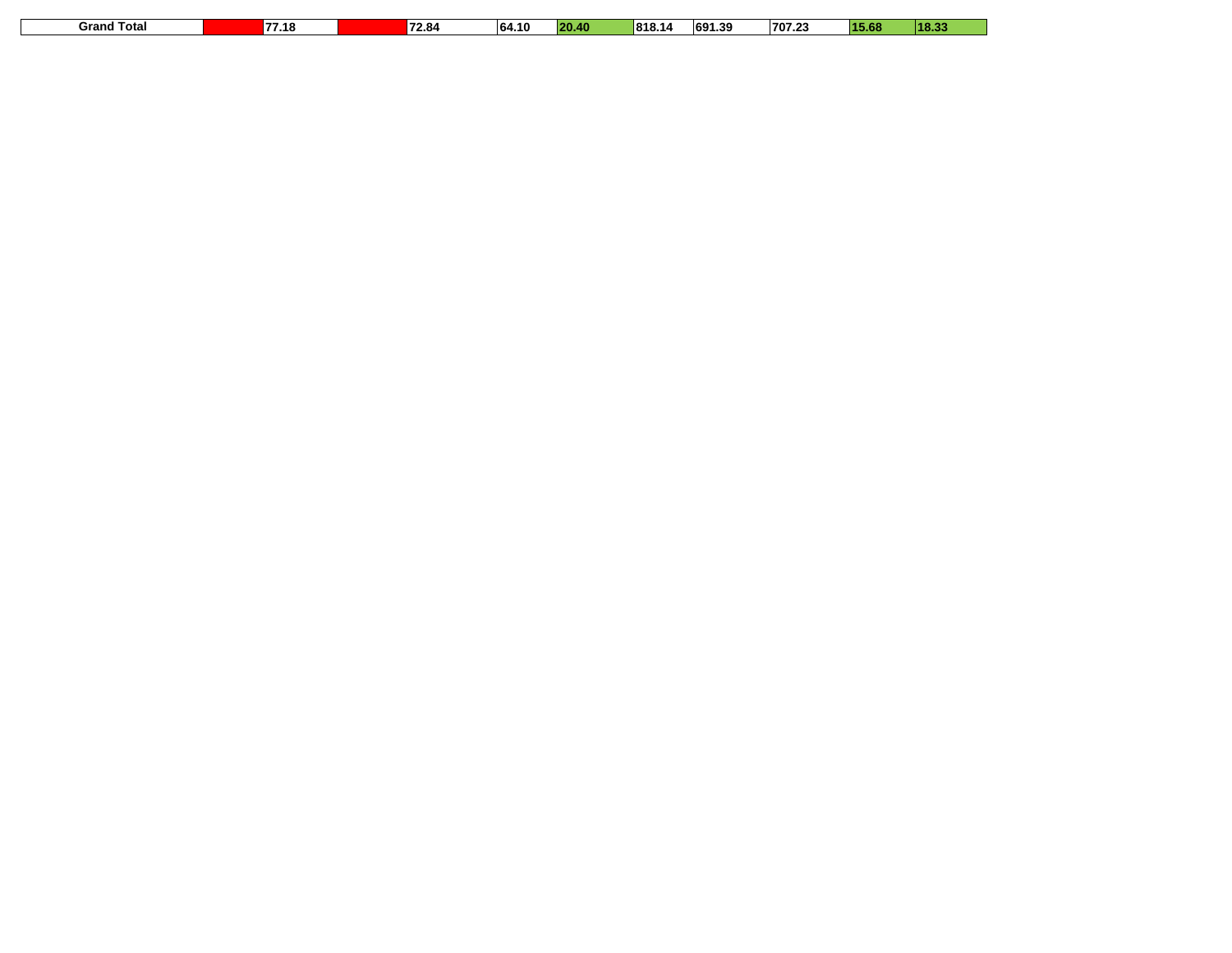The Power utilities despatch has grown by 19.47 % to 677.67 MT during FY 22 as compared to 567.25 MT in FY 20. Fall in import prices have been observed since the end of Oct 2021, however, import prices are still at high level to discouarge coal import.

| <b>Coal Despatch to Different Sectors</b><br>Fig. in MT |              |                               |               |                               |               |                      |               |                                               |            |  |  |  |
|---------------------------------------------------------|--------------|-------------------------------|---------------|-------------------------------|---------------|----------------------|---------------|-----------------------------------------------|------------|--|--|--|
|                                                         |              | <b>Despatch during Mar 22</b> |               |                               |               | Despatch upto Mar 22 |               |                                               |            |  |  |  |
| <b>Sectors</b>                                          | <b>FY 22</b> | <b>FY 21</b>                  | <b>IFY 20</b> | Growth (%)<br>$ $ (FY22-FY20) | <b>IFY 22</b> | <b>IFY 21</b>        | <b>IFY 20</b> | Growth (%)<br>$ $ (FY22-FY20) $ $ (FY22-FY21) | Growth (%) |  |  |  |
| Power                                                   | 65.36        | 57.97                         | 52.15         | 25.33                         | 677.67        | 544.07               | 567.25        | 19.47                                         | 24.55      |  |  |  |
| <b>CPP</b>                                              | 2.69         | 4.01                          | 4.53          | $-40.58$                      | 35.60         | 45.77                | 53.05         | $-32.89$                                      | $-22.21$   |  |  |  |
| <b>Steel</b>                                            | 0.94         | 0.61                          | 1.00          | $-5.99$                       | 8.13          | 8.38                 | 10.73         | $-24.25$                                      | $-2.97$    |  |  |  |
| Cement                                                  | 0.72         | 0.65                          | 0.60          | 20.08                         | 7.57          | 6.72                 | 8.52          | $-11.18$                                      | 12.57      |  |  |  |
| Sponge Iron                                             | 0.72         | 0.97                          | 0.74          | $-3.36$                       | 8.38          | 9.49                 | 10.15         | $-17.37$                                      | $-11.61$   |  |  |  |
| Others                                                  | 6.74         | 8.64                          | 5.07          | 32.92                         | 80.80         | 76.97                | 57.53         | 40.44                                         | 14.98      |  |  |  |
| Total                                                   | 77.18        | 72.84                         | 64.10         | 20.40                         | 818.14        | 691.39               | 707.23        | 15.68                                         | 18.33      |  |  |  |

| Fig. in MT<br><b>Lignite Production</b>                                                          |              |               |               |                                 |                                         |               |               |                               |                           |                                           |  |  |  |
|--------------------------------------------------------------------------------------------------|--------------|---------------|---------------|---------------------------------|-----------------------------------------|---------------|---------------|-------------------------------|---------------------------|-------------------------------------------|--|--|--|
|                                                                                                  |              |               |               | <b>Production during Mar 22</b> |                                         |               |               | <b>Production upto Mar 22</b> |                           |                                           |  |  |  |
| SI <sub>No</sub>                                                                                 | Company      | <b>IFY 22</b> | <b>IFY 21</b> | <b>FY 20</b>                    | Growth<br>(%)<br>(FY22-<br><b>FY20)</b> | <b>IFY 22</b> | <b>IFY 21</b> | <b>IFY 20</b>                 | Growth (%)<br>(FY22-FY20) | Growth<br>(%)<br>$CFY22-$<br><b>FY21)</b> |  |  |  |
|                                                                                                  | <b>NLCIL</b> | 3.81          | 3.07          | 2.32                            | 64.11                                   | 25.06         | 19.29         | 24.92                         | 0.58                      | 29.94                                     |  |  |  |
| 2                                                                                                | <b>GMDCL</b> | 0.91          | 0.86          | 0.58                            | 57.17                                   | 8.58          | 6.00          | 6.93                          | 23.74                     | 42.82                                     |  |  |  |
| 3                                                                                                | <b>GIPCL</b> | 0.31          | 0.34          | 0.45                            | $-31.85$                                | 2.85          | 3.51          | 3.34                          | $-14.66$                  | $-18.67$                                  |  |  |  |
| 4                                                                                                | <b>RSMML</b> | 0.13          | 0.12          | 0.07                            | 85.29                                   | 1.96          | 0.83          | 0.79                          | 147.47                    | 135.83                                    |  |  |  |
| 5                                                                                                | <b>BLMCL</b> | 0.62          | 0.74          | 0.31                            | 100.00                                  | 6.07          | 6.02          | 5.12                          | 18.59                     | 0.83                                      |  |  |  |
| 6                                                                                                | <b>GHCL</b>  | 0.01          | 0.01          | 0.00                            |                                         | 0.08          | 0.03          | 0.08                          | $-2.41$                   | 145.45                                    |  |  |  |
|                                                                                                  | VS Lignite   | 0.10          | 0.07          | 0.10                            | 5.21                                    | 0.99          | 0.98          | 0.67                          | 47.69                     | 1.02                                      |  |  |  |
| 8                                                                                                | <b>GSPL</b>  | 0.17          |               |                                 |                                         | 1.79          |               |                               |                           |                                           |  |  |  |
| <b>Grand Total</b><br>5.21<br>3.82<br>13.18<br>29.21<br>6.05<br>47.37<br>58.27<br>36.66<br>41.85 |              |               |               |                                 |                                         |               |               |                               |                           |                                           |  |  |  |

| Fig. in MT<br><b>Lignite Despatch</b> |                    |              |               |                               |                                |              |               |                      |                           |                                   |  |  |
|---------------------------------------|--------------------|--------------|---------------|-------------------------------|--------------------------------|--------------|---------------|----------------------|---------------------------|-----------------------------------|--|--|
|                                       |                    |              |               | <b>Despatch during Mar 22</b> |                                |              |               | Despatch upto Mar 22 |                           |                                   |  |  |
| <b>SI No</b>                          | <b>Company</b>     | <b>FY 22</b> | <b>IFY 21</b> | <b>IFY 20</b>                 | <b>Growth</b><br>(%)<br>(FY22- | <b>FY 22</b> | <b>IFY 21</b> | <b>FY 20</b>         | Growth (%)<br>(FY22-FY20) | <b>Growth</b><br>$(\%)$<br>(FY22- |  |  |
|                                       | <b>NLCIL</b>       | 2.20         | 2.27          | 2.15                          | 2.00                           | 26.74        | 19.56         | 25.89                | 3.29                      | 36.74                             |  |  |
| 2                                     | <b>GMDCL</b>       | 0.91         | 0.86          | 0.58                          | 57.17                          | 8.58         | 6.00          | 6.93                 | 23.74                     | 42.82                             |  |  |
| 3                                     | <b>GIPCL</b>       | 0.31         | 0.34          | 0.45                          | $-31.85$                       | 2.85         | 3.51          | 3.34                 | $-14.66$                  | $-18.67$                          |  |  |
| 4                                     | <b>RSMML</b>       | 0.13         | 0.12          | 0.07                          | 85.29                          | 1.96         | 0.83          | 0.79                 | 147.47                    | 135.83                            |  |  |
| 5                                     | <b>BLMCL</b>       | 0.52         | 0.50          | 0.45                          | 16.18                          | 5.74         | 6.15          | 5.30                 | 8.30                      | $-6.57$                           |  |  |
| 6                                     | <b>GHCL</b>        | 0.01         | 0.01          | 0.00                          | 600.00                         | 0.07         | 0.05          | 0.06                 | 30.91                     | 41.18                             |  |  |
|                                       | VS Lignite         | 0.10         | 0.09          | 0.10                          | 4.17                           | 0.96         | 0.93          | 0.70                 | 37.82                     | 3.66                              |  |  |
| 8                                     | <b>GSPL</b>        | 0.18         |               |                               |                                | 1.85         |               |                      |                           |                                   |  |  |
|                                       | <b>Grand Total</b> | 4.34         | 4.18          | 3.79                          | 14.46                          | 48.75        | 37.02         | 43.01                | 13.35                     | 31.68                             |  |  |

| Source-wise          | Mar-22 | % share | Mar-21 | $Mar-20$ | Growth (%)<br>Mar22-Mar<br>$ 20\rangle$ | $Growth$ (%)<br>$\sqrt{\text{Mar22}}$ -<br>Mar21) |
|----------------------|--------|---------|--------|----------|-----------------------------------------|---------------------------------------------------|
| Coal                 | 100276 | 75.07   | 97238  | 74276    | 35.00                                   | 3.12                                              |
| Lignite              | 2276   | 1.70    | 2259   | 2493     | $-8.70$                                 | 10.75                                             |
| Hydro                | 11138  | 8.34    | 8823   | 9407     | 18.40                                   | 26.24                                             |
| <b>Nuclear</b>       | 3988   | 2.99    | 2727   | 3498     | 14.01                                   | 46.24                                             |
| Gas, Naptha & Diesel | 2097   | .57     | 3599   | 3994     | $-47.50$                                | $-41.73$                                          |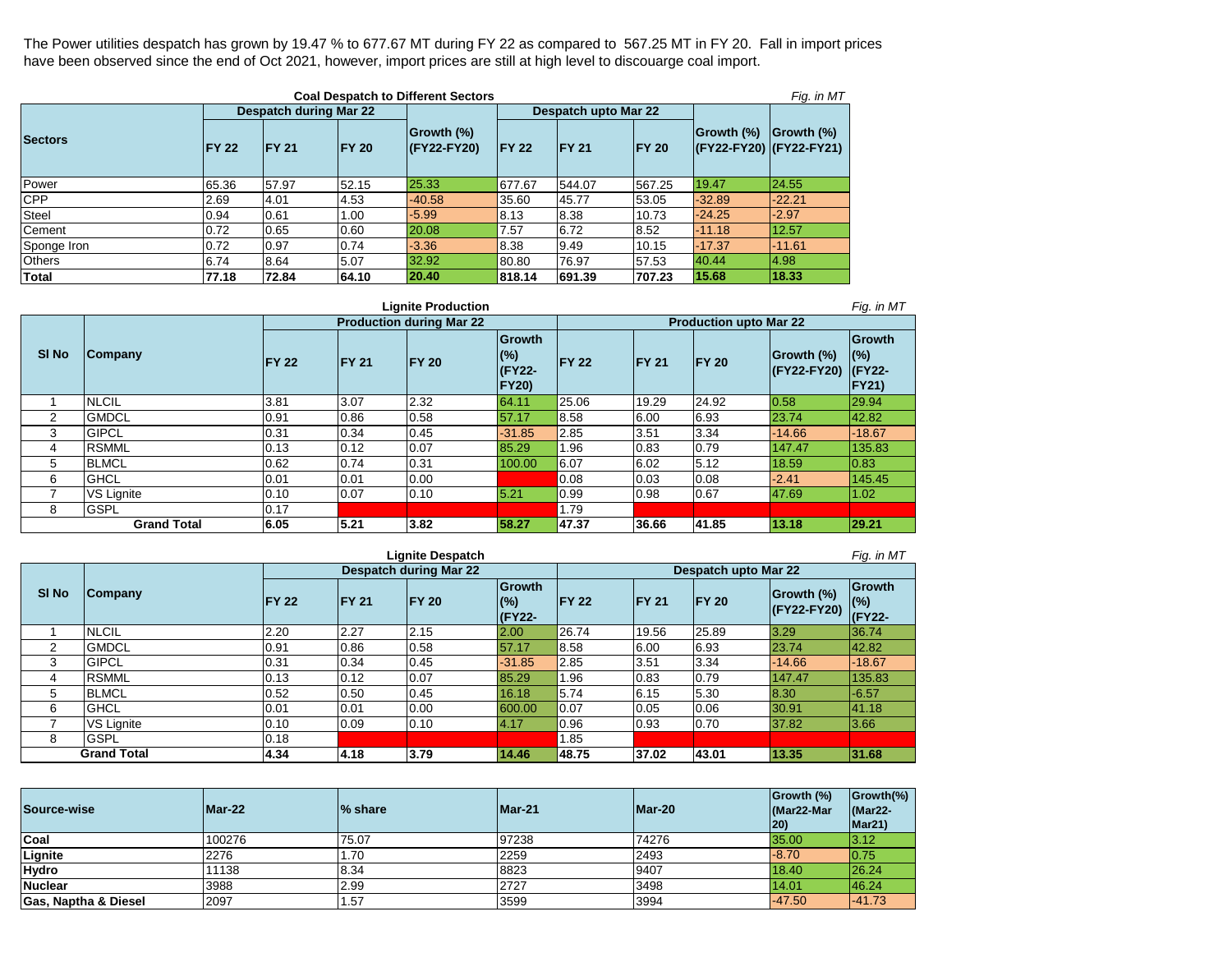| <b>IRES</b><br>(Wind,<br><b>Biomass &amp;</b><br>Solar. |        |        |        |        |                          |                          |
|---------------------------------------------------------|--------|--------|--------|--------|--------------------------|--------------------------|
| <b>Others</b>                                           | 13809  | 10.34  | 10967  | 9870   | ∘ם ב<br>$\sim$<br>∣ ບອ.ອ | 25.91                    |
| Total                                                   | 133584 | 100.00 | 125613 | 103538 | 29.02                    | <b>COF</b><br><b>ORD</b> |

Coal based power generation has registered a growth of 35% in Mar 2022 as compared to Mar 2020 and growth of 3.12% as compared to Mar 2021 . The overall power generation in Mar 2022 has been 29.02% higher than the power generated in Mar 2020 and 6.35% higher than power generated in Mar 2021. Coal based power generation in the month of Mar 2022 has been 100276 MU in comparison to 85534 MU in Feb 2022 and registered a growth of 17.24 %. Total power generation has also increased in Mar 2022 to 133584 MU from 112531 MU in Feb 2022.

#### **Electricity Prices and Clearing Volume in Indian Energy Exchange**

| <b>Item</b>               |            |              | During the period of Mar |            |
|---------------------------|------------|--------------|--------------------------|------------|
|                           | Type       | <b>FY 22</b> | <b>FY 21</b>             | Growth (%) |
| <b>Energy Prices (INR</b> | <b>RTC</b> | 8234.01      | 4068.10                  | 102.40     |
| per MWh)                  | Evening    | 9721.28      | 4922.49                  | 97.49      |
|                           | Day        | 6834.40      | 3791.92                  | 80.24      |
|                           | Night      | 7312.72      | 3497.50                  | 109.08     |
|                           | Morning    | 10064.67     | 4268.38                  | 135.80     |
| <b>Market Clearing</b>    | RTC        | 8086.62      | 7931.23                  | 1.96       |
| Volume (BU)               | Evening    | 7527.56      | 8134.68                  | $-7.46$    |
|                           | Day        | 9073.83      | 7984.12                  | 13.65      |
|                           | Night      | 7589.94      | 7362.39                  | 3.09       |
|                           | Morning    | 8066.77      | 8528.98                  | $-5.42$    |
|                           | Total      | 194078.82    | 5710486.2                | $-96.60$   |

| Fig. in MT<br><b>Coal Consumption in TPP</b> |              |                      |          |               |               |            |  |  |  |
|----------------------------------------------|--------------|----------------------|----------|---------------|---------------|------------|--|--|--|
| <b>Item</b>                                  |              | <b>During Feb 22</b> |          | Upto Feb 22   |               |            |  |  |  |
|                                              | <b>FY 22</b> | <b>FY 21</b>         | Growth   | <b>IFY 22</b> | <b>IFY 21</b> | Growth (%) |  |  |  |
| Domestic Coal                                | 58.30        | 49.80                | 17.07    | 605.6         | 492.30        | 23.01      |  |  |  |
| <b>Imported Coal Receipt</b>                 | 1.40         | 3.40                 | $-58.82$ | 24.20         | 42.40         | $-42.92$   |  |  |  |
| <b>Total Receipt</b>                         | 59.80        | 53.20                | 12.41    | 629.70        | 534.80        | 17.74      |  |  |  |
| <b>Coal Consumption</b>                      | 58.9         | 54.40                | 8.27     | 632.00        | 550.30        | 14.85      |  |  |  |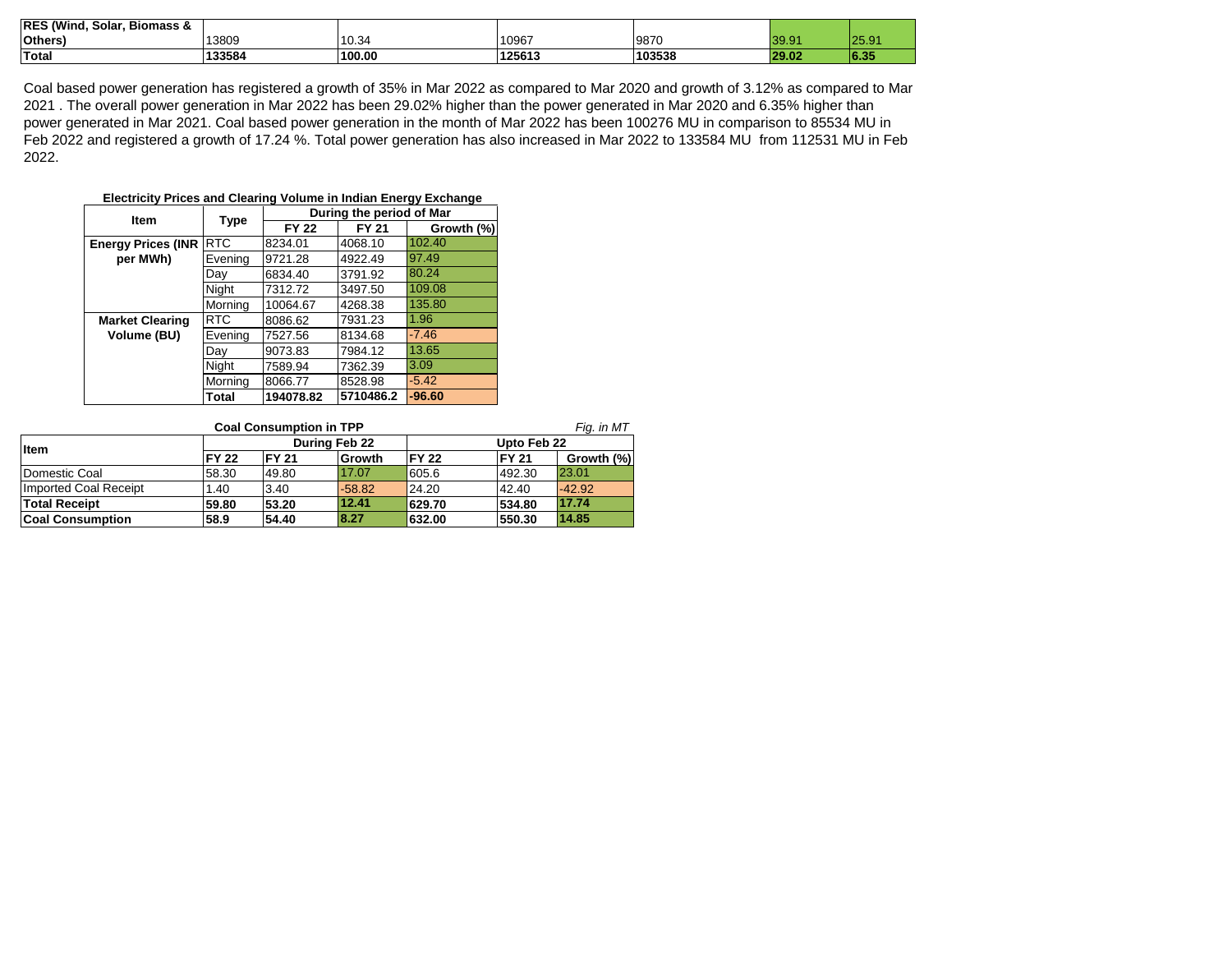|                |              |                                    | <b>Despatch of Coal By CIL</b> |                           | Fig in MT    |               |                                  |                               |  |
|----------------|--------------|------------------------------------|--------------------------------|---------------------------|--------------|---------------|----------------------------------|-------------------------------|--|
|                |              | <b>Coal Despatch during Mar 22</b> |                                |                           |              |               | <b>Coal Despatch Upto Mar 22</b> |                               |  |
| <b>Sectors</b> | <b>FY 22</b> | <b>FY 21</b>                       | <b>IFY 20</b>                  | Growth (%)<br>(FY22-FY20) | <b>FY 22</b> | <b>IFY 21</b> | <b>IFY 20</b>                    | Growth (%)<br>$ $ (FY22-FY20) |  |
| Power          | 52.24        | 46.75                              | 42.93                          | 21.68                     | 540.14       | 443.01        | 460.09                           | 17.40                         |  |
| <b>CPP</b>     | 2.43         | 3.77                               | 4.25                           | $-42.82$                  | 32.37        | 43.42         | 49.50                            | $-34.61$                      |  |
| Steel          | 0.25         | 0.06                               | 0.24                           | 3.31                      | 2.40         | 1.72          | 2.25                             | 6.76                          |  |
| Cement         | 0.31         | 0.37                               | 0.43                           | $-27.57$                  | 3.47         | 4.43          | 5.76                             | $-39.76$                      |  |
| Sponge Iron    | 0.67         | 0.95                               | 0.74                           | $-9.21$                   | 8.13         | 9.42          | 10.04                            | $-19.05$                      |  |
| <b>Others</b>  | 6.14         | 8.16                               | 4.81                           | 27.70                     | 75.38        | 72.48         | 53.77                            | 40.19                         |  |
| <b>Total</b>   | 62.04        | 60.06                              | 53.40                          | 16.18                     | 661.89       | 574.48        | 581.41                           | 13.84                         |  |

|                |              |                                    | <b>Despatch of Coal By SCCL</b> |                             |              |               |                                  | Fig in MT                     |
|----------------|--------------|------------------------------------|---------------------------------|-----------------------------|--------------|---------------|----------------------------------|-------------------------------|
|                |              | <b>Coal Despatch during Mar 22</b> |                                 |                             |              |               | <b>Coal Despatch Upto Mar 22</b> |                               |
| <b>Sectors</b> | <b>FY 22</b> | <b>IFY 21</b>                      | <b>FY 20</b>                    | Growth (%)<br>$(KY22-FY20)$ | <b>FY 22</b> | <b>IFY 21</b> | <b>FY 20</b>                     | Growth (%)<br>$ $ (FY22-FY20) |
| Power          | 4.75         | 4.93                               | 4.35                            | 19.27                       | 53.62        | 40.90         | 52.92                            | 1.31                          |
| <b>CPP</b>     | 0.26         | 0.25                               | 0.28                            | $-6.45$                     | 3.23         | 2.35          | 3.55                             | $-8.95$                       |
| Steel          |              |                                    |                                 |                             |              |               |                                  |                               |
| Cement         | 0.30         | 0.27                               | 0.13                            | 127.07                      | 3.07         | 2.00          | 2.19                             | 39.70                         |
| Sponge Iron    | 0.05         | 0.01                               | 0.01                            | 860.00                      | 0.25         | 0.06          | 0.10                             | 144.23                        |
| <b>Others</b>  | 0.59         | 0.46                               | 0.26                            | 124.52                      | 5.36         | 3.20          | 3.70                             | 45.06                         |
| Total          | 5.95         | 5.92                               | 5.03                            | 18.34                       | 65.53        | 48.51         | 62.47                            | 4.90                          |

 **Coal Despatch to Different Sectors by Captive and Others** 

*Fig in MT*

|                |              | <b>Coal Despatch during Mar 22</b> |               |                           | <b>Coal Despatch Upto Mar 22</b> |               |               |                           |  |
|----------------|--------------|------------------------------------|---------------|---------------------------|----------------------------------|---------------|---------------|---------------------------|--|
| <b>Sectors</b> | <b>FY 22</b> | <b>FY 21</b>                       | <b>IFY 20</b> | Growth (%)<br>(FY22-FY20) | <b>IFY 22</b>                    | <b>IFY 21</b> | <b>IFY 20</b> | Growth (%)<br>(FY22-FY20) |  |
| Power          | 8.371        | 6.29                               | 4.87          | 71.89                     | 83.91                            | 60.16         | 54.24         | 54.71                     |  |
| <b>CPP</b>     |              |                                    |               |                           |                                  |               |               |                           |  |
| Steel          | 0.69         | 0.55                               | 0.76          | $-8.95$                   | 5.73                             | 6.66          | 8.48          | $-32.47$                  |  |
| Cement         | 0.11         | 0.01                               | 0.04          | 170.07                    | 1.03                             | 0.30          | 0.56          | 82.80                     |  |
| Sponge Iron    |              |                                    |               |                           |                                  |               |               |                           |  |
| <b>Others</b>  | 0.014        | 0.019                              | 0.002         | 600.00                    | 0.05                             | 1.29          | 0.07          | $-28.36$                  |  |
| <b>Total</b>   | 9.19         | 6.86                               | 5.67          | 61.96                     | 90.72                            | 68.40         | 63.35         | 43.20                     |  |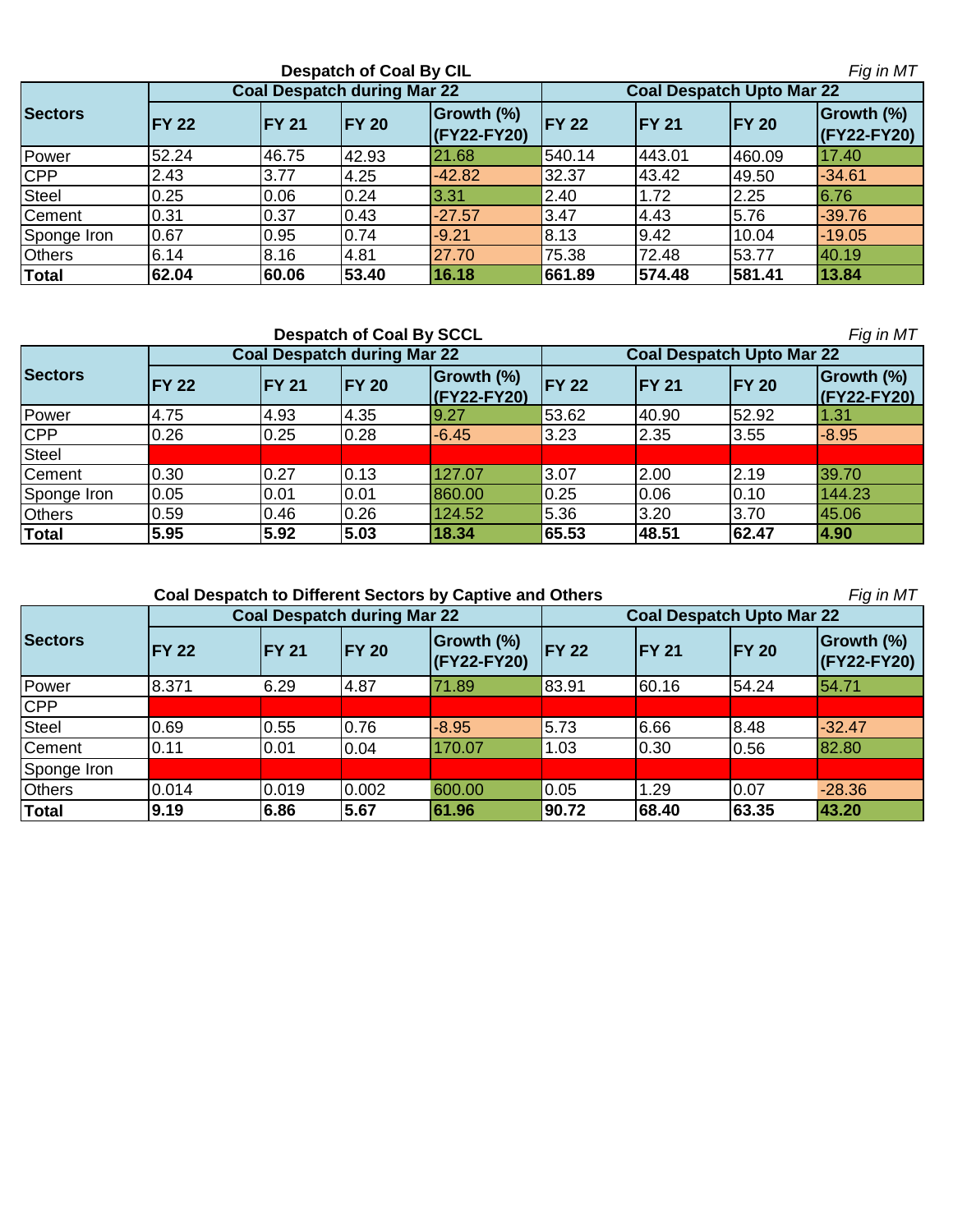| <b>Sr. No Subsidiary Mines</b> |                     | <b>Annual</b><br><b>Target</b><br>(MT) | Prod.<br>upto Feb<br>2022 (MT) | <b>Asking</b><br><b>Rate for</b><br><b>Mar 2022</b><br>(MT) | Prod. during   Prod.<br><b>Mar 2022</b><br>(MT) | upto Mar<br>2022 (MT) | <b>Achievement</b> |
|--------------------------------|---------------------|----------------------------------------|--------------------------------|-------------------------------------------------------------|-------------------------------------------------|-----------------------|--------------------|
| $1$ <b>ECL</b>                 | Rajmahal            | 17.5                                   | 5.18                           | 12.32                                                       | 0.29                                            | 5.47                  | 31.27%             |
| $2$ ECL                        | Sonepur Bazari      | 11.3                                   | 8.04                           | 3.26                                                        | 1.58                                            | 9.62                  | 85.15%             |
| <b>CCL</b>                     | <b>Amrapali</b>     | 20                                     | 14.34                          | 5.66                                                        | 2.25                                            | 16.59                 | 82.95%             |
| <b>CCL</b>                     | <b>Ashoka</b>       | 13                                     | 11.52                          | 1.48                                                        | 1.61                                            | 13.13                 | 100.99%            |
| 5 CCL                          | <b>Magadh</b>       | 10                                     | 9.10                           | 0.90                                                        | 2.40                                            | 11.50                 | 115.01%            |
| 6 CCL                          | <b>AKK</b>          | 4.5                                    | 3.33                           | 1.17                                                        | 0.91                                            | 4.24                  | 94.30%             |
| <b>7 NCL</b>                   | <b>Dudhichua</b>    | 22                                     | 19.51                          | 2.49                                                        | 2.55                                            | 22.06                 | 100.29%            |
| 8 NCL                          | <b>Jayant</b>       | 22                                     | 21.94                          | 0.06                                                        | 2.81                                            | 24.75                 | 112.48%            |
| 9 NCL                          | <b>Nigahi</b>       | $\overline{21}$                        | 19.38                          | 1.62                                                        | 1.62                                            | 21.00                 | 100.00%            |
| <b>10 NCL</b>                  | <b>Amlohri</b>      | 14                                     | 11.56                          | 2.44                                                        | 2.44                                            | 14.00                 | 100.00%            |
| <b>11 NCL</b>                  | <b>Khadia</b>       | 14                                     | 12.81                          | 1.19                                                        | 1.19                                            | 14.00                 | 100.00%            |
| <b>12 NCL</b>                  | <b>Bina</b>         | 9.5                                    | 8.73                           | 0.77                                                        | 0.27                                            | 9.00                  | 94.73%             |
| 13 NCL                         | <b>Krishnashila</b> | $\overline{7}$                         | 6.50                           | 0.50                                                        | 0.50                                            | 7.00                  | 100.00%            |
| <b>14 NCL</b>                  | <b>Block-B</b>      | 5.47                                   | 5.18                           | 0.29                                                        | 0.29                                            | 5.47                  | 100.00%            |
| 15 WCL                         | Penganga            | 6.3                                    | 5.61                           | 0.69                                                        | 0.69                                            | 6.30                  | 100.00%            |
| <b>16 WCL</b>                  | <b>Mungoli</b>      | 4.3                                    | 2.97                           | 1.33                                                        | 1.20                                            | 4.17                  | 96.91%             |
| 17 WCL                         | <b>Niljai Deep</b>  | 4                                      | 2.89                           | 1.11                                                        | 0.86                                            | 3.75                  | 93.79%             |
| 18SECL                         | Gevra               | 47.6                                   | 35.13                          | 12.47                                                       | 6.32                                            | 41.45                 | 87.09%             |
| 19 SECL                        | Kusmunda            | 45                                     | 23.73                          | 21.27                                                       | $\overline{5.17}$                               | 28.90                 | 64.22%             |
| 20 SECL                        | <b>Dipka</b>        | 35                                     | 29.31                          | 5.69                                                        | 5.07                                            | 34.37                 | 98.21%             |
| 21 SECL                        | <b>Manikpur</b>     | 4.9                                    | 4.78                           | 0.12                                                        | 0.12                                            | 4.90                  | 100.00%            |
| 22 MCL                         | <b>Bhubaneswari</b> | 28                                     | 25.79                          | 2.21                                                        | 2.21                                            | 28.00                 | 100.00%            |
| 23 MCL                         | Lakhanpur           | $\overline{21}$                        | 19.81                          | 1.19                                                        | 1.19                                            | 21.00                 | 100.00%            |
| 24 MCL                         | <b>Kulda</b>        | 16                                     | 16.81                          | $-0.81$                                                     | 1.69                                            | 18.50                 | 115.62%            |
| <b>25 MCL</b>                  | Lingaraj            | 14                                     | 12.84                          | 1.16                                                        | 1.62                                            | 14.46                 | 103.27%            |
| 26 MCL                         | <b>Ananta</b>       | $\overline{13}$                        | 12.03                          | 0.97                                                        | 1.55                                            | 13.58                 | 104.43%            |
| 27 MCL                         | Garjanbahal         | 12                                     | 11.94                          | 0.06                                                        | 1.61                                            | 13.55                 | 112.94%            |
| 28 MCL                         | <b>Bharatpur</b>    | 10                                     | 7.95                           | 2.05                                                        | 1.30                                            | 9.25                  | 92.50%             |
| <b>29 MCL</b>                  | <b>Kaniha</b>       | 9                                      | 9.05                           | $-0.05$                                                     | 1.05                                            | 10.10                 | 112.18%            |
| <b>30 MCL</b>                  | <b>Hingula</b>      | 7.5                                    | 6.60                           | 0.90                                                        | 1.13                                            | 7.74                  | 103.13%            |
| <b>31 MCL</b>                  | <b>Jagannath</b>    | $\overline{7}$                         | 6.23                           | 0.77                                                        | 0.81                                            | 7.03                  | 100.46%            |
| <b>32 MCL</b>                  | <b>Belpahar</b>     | $\overline{7}$                         | 6.21                           | 0.79                                                        | 1.04                                            | 7.25                  | 103.54%            |
| <b>33 MCL</b>                  | <b>Balram</b>       | 6.5                                    | 5.63                           | 0.87                                                        | 0.90                                            | 6.53                  | 100.40%            |
| <b>34 MCL</b>                  | <b>Samaleswari</b>  | $6\phantom{a}$                         | 4.25                           | 1.75                                                        | 0.95                                            | 5.19                  | 86.54%             |
| <b>35 MCL</b>                  | Lajkura             | 4.5                                    | 4.12                           | 0.38                                                        | 0.38                                            | 4.50                  | 100.00%            |
|                                | <b>Total</b>        | 499.87                                 | 410.80                         | 89.07                                                       | 57.55                                           | 468.35                | 93.69%             |

**Top 35 Mines Production during Mar 2022 (provisional)**

| <b>Particulars</b>                               | No. of Mines |
|--------------------------------------------------|--------------|
| Mines produced more than 100%                    | -23          |
| Mines produced more than 80%, but less than 100% | 10           |
| Mines produced more than 50%, but less than 80%  |              |
| Mines produced less than 50%                     |              |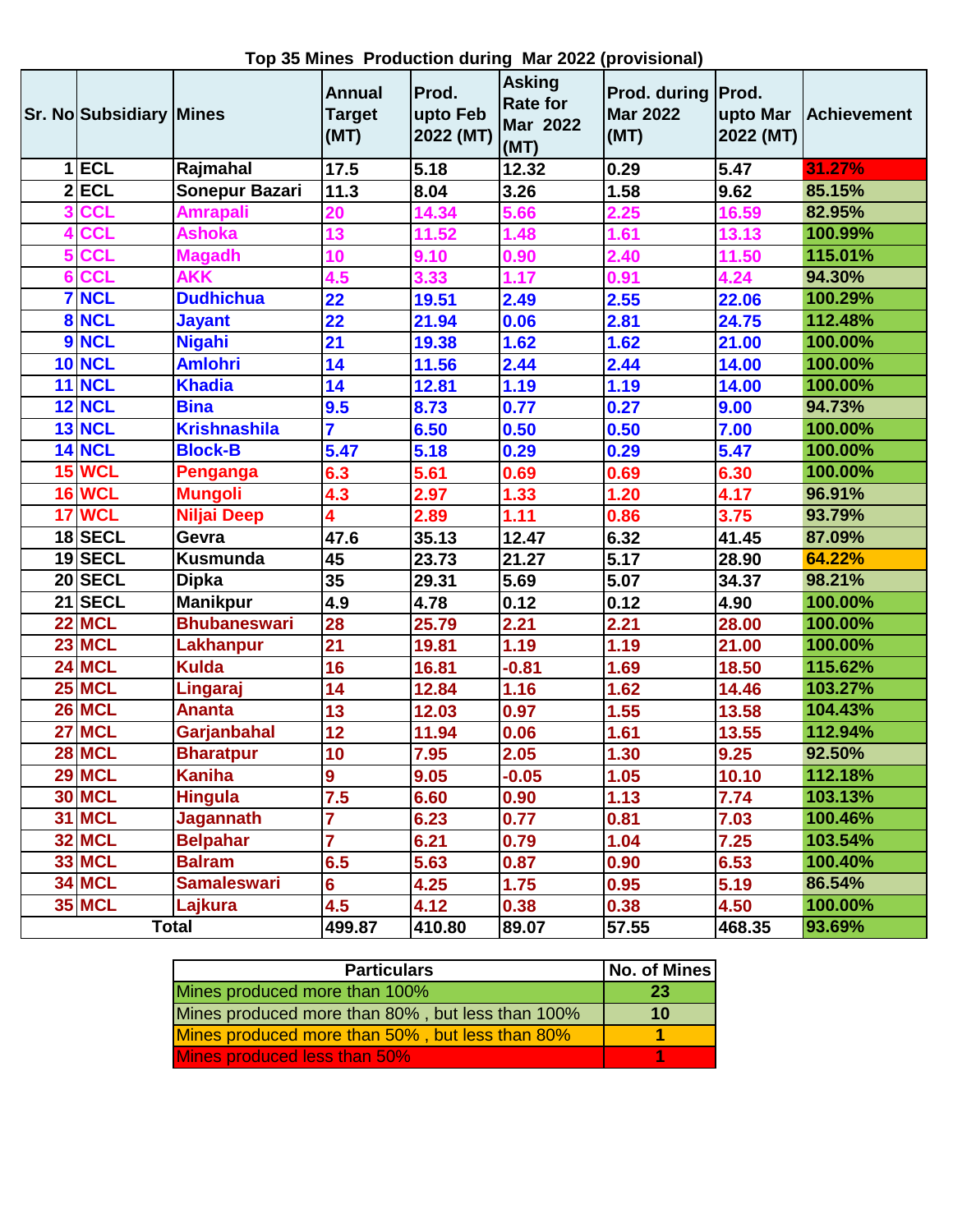**Top 35 Mines-wise OBR during Mar 2022 (provisional)**

|                         |              |                      |               |                 |         | <b>I</b> up as mined wise opin admig marked provisionary |                 |                    |
|-------------------------|--------------|----------------------|---------------|-----------------|---------|----------------------------------------------------------|-----------------|--------------------|
|                         |              |                      | <b>Annual</b> | <b>OBR</b> upto |         | Asking Rate OBR during OBR upto                          |                 |                    |
| S.No                    | Company      | <b>Name of Mine</b>  | <b>Target</b> | <b>Feb 2022</b> | for Mar | <b>Mar 2022</b>                                          | <b>Mar 2022</b> | <b>Achievement</b> |
|                         |              |                      | (M.Cum)       | (M.Cum)         | 2022    | (M.Cum)                                                  | (M.Cum)         |                    |
| $\mathbf 1$             | <b>ECL</b>   | Rajmahal             | 33.20         | 13.39           | 19.81   | 1.32                                                     | 14.71           | 44.31%             |
| $\overline{\mathbf{2}}$ | <b>ECL</b>   | Sonepur Bazari 71.40 |               | 60.68           | 10.72   | 7.19                                                     | 67.87           | 95.06%             |
| 3                       | <b>CCL</b>   | <b>Amrapali</b>      | 25.00         | 14.20           | 10.80   | 1.62                                                     | 15.82           | 63.29%             |
|                         | <b>CCL</b>   | <b>Ashoka</b>        | 20.00         | 12.93           | 7.07    | 0.39                                                     | 13.32           | 66.59%             |
|                         | <b>CCL</b>   | <b>Magadh</b>        | 15.00         | 13.03           | 1.97    | 1.27                                                     | 14.30           | 95.32%             |
| 6                       | <b>CCL</b>   | <b>AKK</b>           | 7.00          | 7.60            | $-0.60$ | 0.66                                                     | 8.26            | 118.04%            |
| 7                       | <b>NCL</b>   | <b>Dudhichua</b>     | 68.50         | 51.53           | 16.97   | 5.68                                                     | 57.21           | 83.52%             |
| $\bf{8}$                | <b>NCL</b>   | <b>Jayant</b>        | 48.50         | 48.58           | $-0.08$ | 5.54                                                     | 54.12           | 111.58%            |
| S)                      | <b>NCL</b>   | <b>Nigahi</b>        | 78.00         | 51.77           | 26.23   | 5.05                                                     | 56.82           | 72.85%             |
| 10                      | <b>NCL</b>   | <b>Amlohri</b>       | 56.50         | 48.56           | 7.94    | 5.27                                                     | 53.82           | 95.26%             |
| 11                      | <b>NCL</b>   | <b>Khadia</b>        | 50.50         | 46.90           | 3.60    | 4.89                                                     | 51.79           | 102.56%            |
| 12                      | <b>NCL</b>   | <b>Bina</b>          | 38.90         | 39.98           | $-1.08$ | 4.42                                                     | 44.40           | 114.13%            |
| 13                      | <b>NCL</b>   | <b>Krishnashila</b>  | 17.50         | 14.68           | 2.82    | 1.78                                                     | 16.46           | 94.06%             |
| 14                      | <b>NCL</b>   | <b>Block-B</b>       | 17.00         | 16.89           | 0.11    | 1.09                                                     | 17.98           | 105.76%            |
| 15                      | <b>WCL</b>   | Penganga             | 21.50         | 17.69           | 3.81    | 1.39                                                     | 19.08           | 88.76%             |
| 16                      | <b>WCL</b>   | <b>Mungoli</b>       | 15.50         | 14.35           | 1.15    | 0.47                                                     | 14.81           | 95.58%             |
| 17                      | <b>WCL</b>   | <b>Niljai Deep</b>   | 30.00         | 24.29           | 5.71    | 1.73                                                     | 26.02           | 86.74%             |
| 18                      | <b>SECL</b>  | Gevra                | 65.00         | 47.19           | 17.81   | 6.23                                                     | 53.42           | 82.19%             |
| 19                      | <b>SECL</b>  | Kusmunda             | 50.00         | 32.33           | 17.67   | 5.46                                                     | 37.79           | 75.59%             |
| 20                      | <b>SECL</b>  | <b>Dipka</b>         | 36.00         | 18.45           | 17.55   | 0.86                                                     | 19.30           | 53.62%             |
| 21                      | <b>SECL</b>  | <b>Manikpur</b>      | 13.00         | 13.54           | $-0.54$ | 1.77                                                     | 15.31           | 117.81%            |
| 22                      | <b>MCL</b>   | <b>Bhubaneswari</b>  | 18.00         | 12.54           | 5.46    | 0.86                                                     | 13.40           | 74.47%             |
| 23                      | <b>MCL</b>   | <b>Lakhanpur</b>     | 40.00         | 35.54           | 4.46    | 3.27                                                     | 38.81           | 97.03%             |
| 24                      | <b>MCL</b>   | <b>Kulda</b>         | 18.00         | 14.19           | 3.81    | 1.21                                                     | 15.39           | 85.50%             |
| 25                      | <b>MCL</b>   | Lingaraj             | 14.00         | 12.93           | 1.07    | 1.65                                                     | 14.58           | 104.15%            |
| 26                      | <b>MCL</b>   | <b>Ananta</b>        | 20.00         | 23.89           | $-3.89$ | 2.89                                                     | 26.77           | 133.87%            |
| 27                      | <b>MCL</b>   | Garjanbahal          | 9.00          | 7.33            | 1.67    | 1.08                                                     | 8.41            | 93.45%             |
| 28                      | <b>MCL</b>   | <b>Bharatpur</b>     | 12.00         | 10.31           | 1.69    | 0.94                                                     | 11.25           | 93.75%             |
| 29                      | <b>MCL</b>   | <b>Kaniha</b>        | 6.00          | 6.73            | $-0.73$ | 0.58                                                     | 7.31            | 121.78%            |
| 30                      | <b>MCL</b>   | <b>Hingula</b>       | 12.00         | 17.35           | $-5.35$ | 1.38                                                     | 18.73           | 156.10%            |
| 31                      | <b>MCL</b>   | <b>Jagannath</b>     | 7.00          | 6.30            | 0.70    | 1.13                                                     | 7.43            | 106.15%            |
| 32                      | <b>MCL</b>   | <b>Belpahar</b>      | 8.00          | 5.12            | 2.88    | 0.90                                                     | 6.02            | 75.23%             |
| 33                      | <b>MCL</b>   | <b>Balram</b>        | 16.00         | 13.82           | 2.18    | 1.51                                                     | 15.33           | 95.80%             |
| 34                      | <b>MCL</b>   | <b>Samaleswari</b>   | 9.50          | 10.30           | $-0.80$ | 1.13                                                     | 11.43           | 120.32%            |
| 35                      | <b>MCL</b>   | Lajkura              | 10.00         | 10.97           | $-0.97$ | 1.19                                                     | 12.16           | 121.57%            |
|                         | <b>Total</b> |                      | 977.50        | 795.87          | 181.63  | 83.79                                                    | 879.66          | 89.99%             |

| <b>Particulars</b>                                | No. of Mines |
|---------------------------------------------------|--------------|
| Mines performed more than 100%                    | 13           |
| Mines performed more than 80%, but less than 100% | 14           |
| Mines performed more than 50%, but less than 80%  |              |
| Mines performed less than 50%                     |              |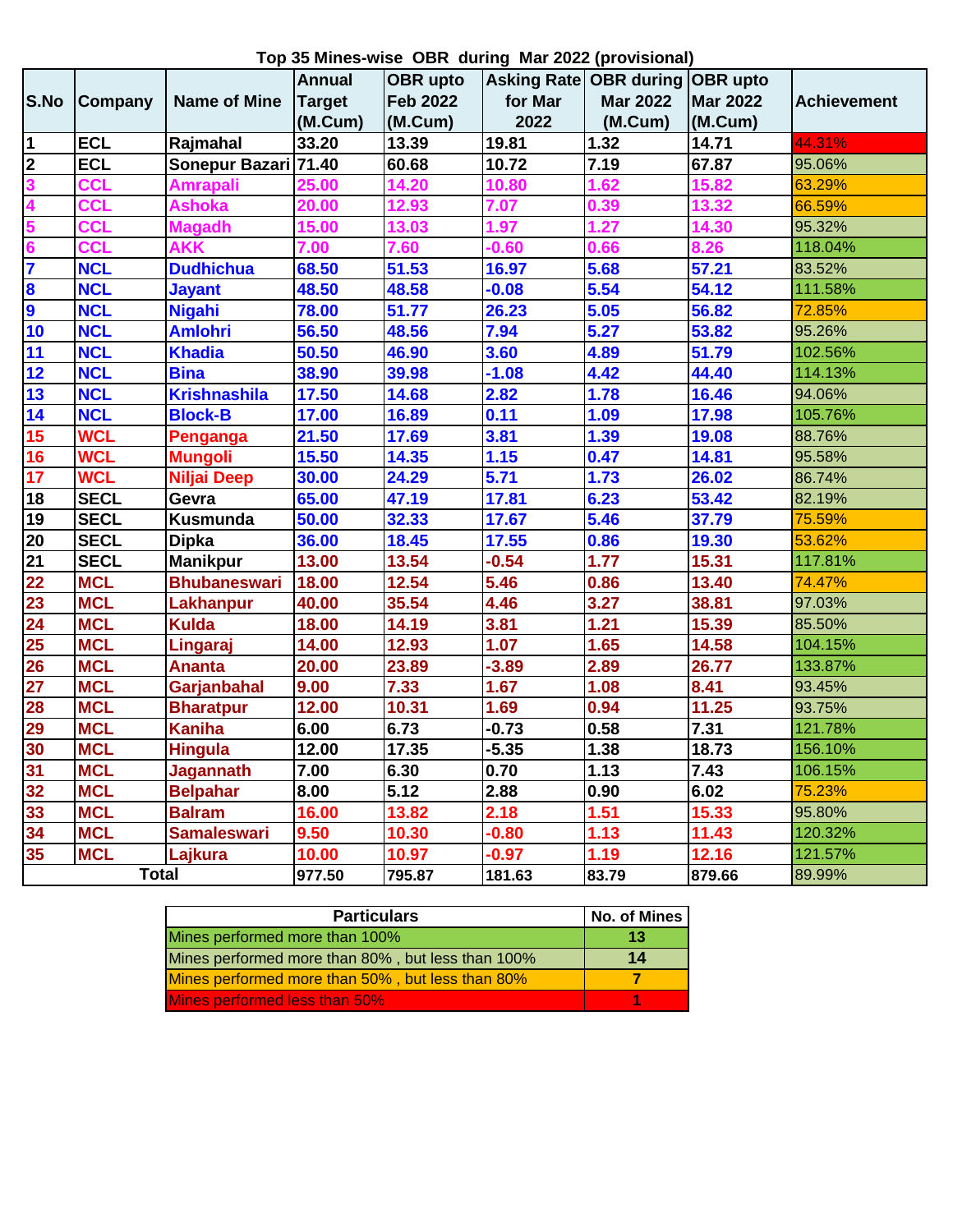**Coal Production in mines of all Subsidiaries of CIL (provisional data)**

*Fig. in MT*

|                |             | <b>Types of</b>      | No of                    | <b>Annual</b>  |       | <b>During Mar</b> |                 |        | <b>Upto Mar</b>     |                  |
|----------------|-------------|----------------------|--------------------------|----------------|-------|-------------------|-----------------|--------|---------------------|------------------|
| <b>SI No</b>   | <b>Subs</b> |                      | <b>Mines</b>             | Target   FY 22 |       | <b>FY 20</b>      | Growth %) FY 22 |        | <b>FY 20</b>        | <b>Growth %)</b> |
|                |             | <b>Mines</b>         |                          | (MT)           |       |                   | $M-O-M$         |        |                     | Y-O-Y            |
|                |             | Top 35               | $\overline{2}$           | 28.80          | 1.87  | 4.17              | $-55.16$        | 15.09  | 28.48               | $-47.02$         |
|                | <b>ECL</b>  | <b>Others</b>        | $\overline{2}$           | 3.80           | 0.49  | 0.50              | $-2.78$         | 4.14   | 5.55                | $-25.41$         |
| $\mathbf{1}$   |             | Top 75               | $\overline{\mathcal{A}}$ | 32.60          | 2.36  | 4.67              | $-49.52$        | 19.72  | 34.03               | $-42.06$         |
|                |             | Rest                 | 74                       | 19.40          | 1.76  | 1.83              | $-3.61$         | 12.71  | 16.37               | $-22.34$         |
|                |             | <b>Overall ECL</b>   | 78                       | 52.00          | 4.12  | 6.50              | $-36.62$        | 32.43  | 50.40               | $-35.65$         |
|                |             | <b>Top 35</b>        | $\mathbf 0$              | 3.49           | 0.00  | 0.00              |                 | 0.00   | 0.00                |                  |
|                | <b>BCCL</b> | <b>Others</b>        | $\overline{9}$           | 13.31          | 2.23  | 2.15              | 3.58            | 16.26  | 18.14               | $-10.37$         |
| 2              |             | Top 75               | $\boldsymbol{9}$         | 16.80          | 2.23  | 2.15              | 3.58            | 18.49  | 18.14               | 1.92             |
|                |             | Rest                 | $\overline{21}$          | 16.69          | 1.69  | 1.26              | 34.45           | 14.25  | 9.59                | 48.62            |
|                |             | <b>Overall BCCL</b>  | 30                       | 30.00          | 3.92  | 3.41              | 14.96           | 30.51  | 27.73               | 10.03            |
|                |             | <b>Top 35</b>        | 4                        | 51.00          | 7.17  | 6.01              | 19.30           | 45.46  | 32.97               | 37.88            |
|                | <b>CCL</b>  | <b>Others</b>        | $\overline{7}$           | 9.40           | 1.66  | 3.04              | $-45.39$        | 7.64   | 18.04               | $-57.67$         |
| 3              |             | <b>Top 75</b>        | 11                       | 60.40          | 8.83  | 9.05              | $-2.43$         | 54.50  | 51.01               | 6.84             |
|                |             | Rest                 | 31                       | 13.60          | 2.39  | 2.40              | $-0.42$         | 14.35  | 15.88               | $-9.63$          |
|                |             | <b>Overall CCL</b>   |                          | 74.00          | 11.22 | 11.45             | $-2.01$         | 68.85  | 66.89               | 2.93             |
|                |             | Top 35               | 14                       | 161.50         | 17.41 | 18.96             | $-8.18$         | 166.67 | 137.72              | 21.02            |
|                | <b>MCL</b>  | <b>Others</b>        | 1                        | 1.00           | 0.16  | 0.29              | $-44.83$        | 1.50   | 2.64                | $-43.25$         |
| $\overline{4}$ |             | Top 75               | 15                       | 162.50         | 17.57 | 19.25             | $-8.73$         | 168.17 | 140.36              | 19.81            |
|                |             | Rest                 | $\overline{\mathbf{4}}$  | 0.50           | 0.00  | 0.00              |                 | 0.00   | 0.00                |                  |
|                |             | <b>Overall MCL</b>   | 19                       | 163.00         | 17.57 | 19.25             | $-8.73$         | 168.17 | 140.36              | 19.81            |
|                | <b>NCL</b>  | Top 35               | 8                        | 114.97         | 11.67 | 9.54              | 22.38           | 117.28 | 103.43              | 13.40            |
|                |             | <b>Others</b>        | $\overline{2}$           | 4.03           | 0.82  | 0.48              | 70.12           | 4.06   | 4.63                | $-12.33$         |
| 5              |             | Top 75               | 10                       | 119.00         | 12.49 | 10.02             | 24.68           | 122.43 | 108.06              | 13.30            |
|                |             | Rest                 | $\overline{0}$           | 0.00           | 0.00  | 0.00              |                 | 0.00   | 0.00                |                  |
|                |             | <b>Overall NCL</b>   | 10                       | 119.00         | 12.49 | 10.02             | 24.65           | 122.43 | 108.05              | 13.31            |
|                |             | <b>Top 35</b>        | $\overline{4}$           | 132.50         | 16.68 | 18.99             | $-12.17$        | 109.63 | 117.41              | $-6.63$          |
|                | <b>SECL</b> | <b>Others</b>        | 10                       | 19.29          | 2.32  | 2.35              | $-1.15$         | 14.74  | 17.29               | $-14.74$         |
| 6              |             | Top $75$             | $\overline{14}$          | 151.79 19.00   |       | 21.34             | $-10.96$        |        | 126.66 134.70 -5.97 |                  |
|                |             | Rest                 | 56                       | 20.21          | 1.66  | 1.69              | $-1.83$         | 13.31  | 15.85               | $-16.04$         |
|                |             | <b>Overall SECL</b>  | 70                       | 172.00         | 20.66 | 23.03             | $-10.29$        | 142.51 | 150.55              | $-5.34$          |
|                |             | Top <sub>35</sub>    | 3                        | 6.30           | 2.75  | 2.96              | $-7.06$         | 14.22  | 14.34               | $-0.86$          |
|                | <b>WCL</b>  | <b>Others</b>        | 9                        | 29.08          | 3.00  | 3.81              | $-21.32$        | 17.36  | 22.39               | $-22.49$         |
| $\overline{7}$ |             | Top 75               | 12                       | 35.38          | 5.75  | 6.77              | $-15.09$        | 34.91  | 36.74               | $-4.97$          |
|                |             | Rest                 | 48                       | 24.62          | 4.51  | 3.81              | 18.43           | 22.48  | 20.91               | 7.53             |
|                |             | <b>Overall WCL</b>   | 60                       | 60.00          | 10.26 | 10.58             | $-3.02$         | 57.71  | 57.64               | 0.12             |
|                |             | <b>Top 35</b>        | 35                       | 498.56         | 57.55 | 60.63             |                 | 468.35 | 434.35              |                  |
|                | <b>CIL</b>  | <b>Others</b>        | 40                       | 79.91          | 10.68 | 12.63             | $-15.43$        | 65.70  | 88.69               | $-25.93$         |
| 8              |             | Top 75               | 75                       | 578.47         | 68.23 | 73.26             | -6.86           |        | 534.05 523.04       | 2.10             |
|                |             | <b>Rest of mines</b> | 234                      | 91.53          | 12.03 | 11.13             | 8.14            | 88.59  | 79.10               | 12.00            |
|                |             | <b>Overall CIL</b>   | 309                      | 670.00         | 80.26 | 84.38             | $-4.88$         |        | 622.64 602.14 3.41  |                  |

**Top 75 = Top 35 + others mines including in top 75 mines Rest of Mines = other than top 75 Overall Mines = Top 75 + rest of mines**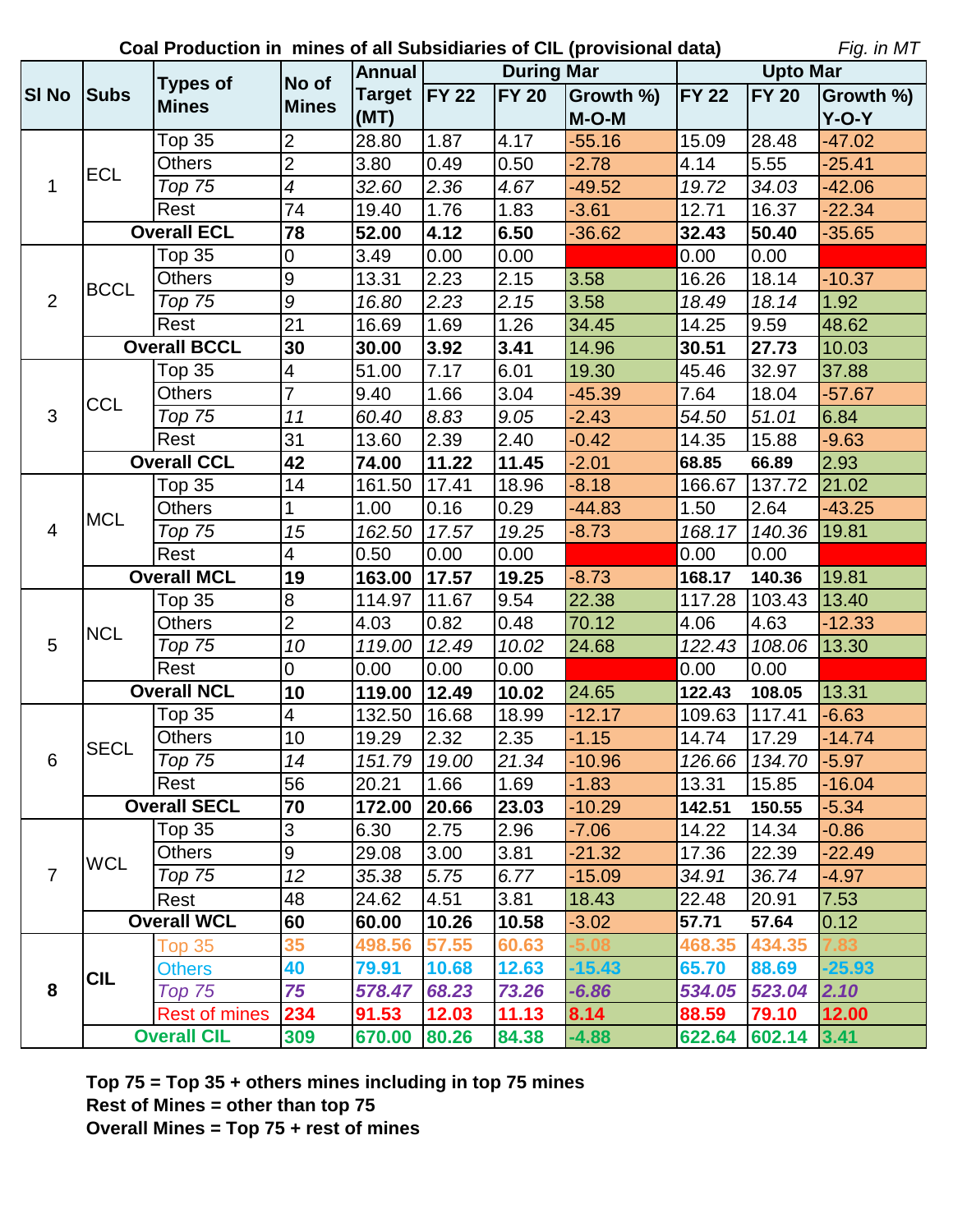|              | Daily Avg.<br><b>COMPANY</b> Loading plan in<br>Mar'22 | <b>Actual Avg.</b><br>Loading in<br>Mar'22 | <b>Achievemnt</b><br>(%) | <b>Actual Avg.</b><br><b>Loading in</b><br>Mar'21 | <b>Monthly</b><br>Growth% |
|--------------|--------------------------------------------------------|--------------------------------------------|--------------------------|---------------------------------------------------|---------------------------|
| <b>ECL</b>   | 25                                                     | 26.6                                       | 106                      | 29                                                | $-8$                      |
| <b>BCCL</b>  | 26                                                     | 25.2                                       | 97                       | 20.8                                              | 21                        |
| <b>CCL</b>   | 56                                                     | 48.4                                       | 86                       | 54.5                                              | $-11$                     |
| <b>NCL</b>   | 38                                                     | 32.2                                       | 85                       | 30.5                                              | 6                         |
| <b>WCL</b>   | 34                                                     | 28.8                                       | 85                       | 30.8                                              | -6                        |
| <b>SECL</b>  | 58                                                     | 46.9                                       | 81                       | 55.8                                              | $-16$                     |
| <b>MCL</b>   | 115                                                    | 86.7                                       | 75                       | 86.6                                              |                           |
| <b>Total</b> | 352                                                    | 294.8                                      | 84                       | 308                                               | $-4$                      |

# **COMPANY-WISE MOVEMENT OF RAKES FOR OVERALL SECTORS PER DAY IN MAR'22 (Prov.)**



## **COMPANY-WISE MOVEMENT OF RAKES FOR POWER SECTOR PER DAY IN MAR'22 (Prov.)**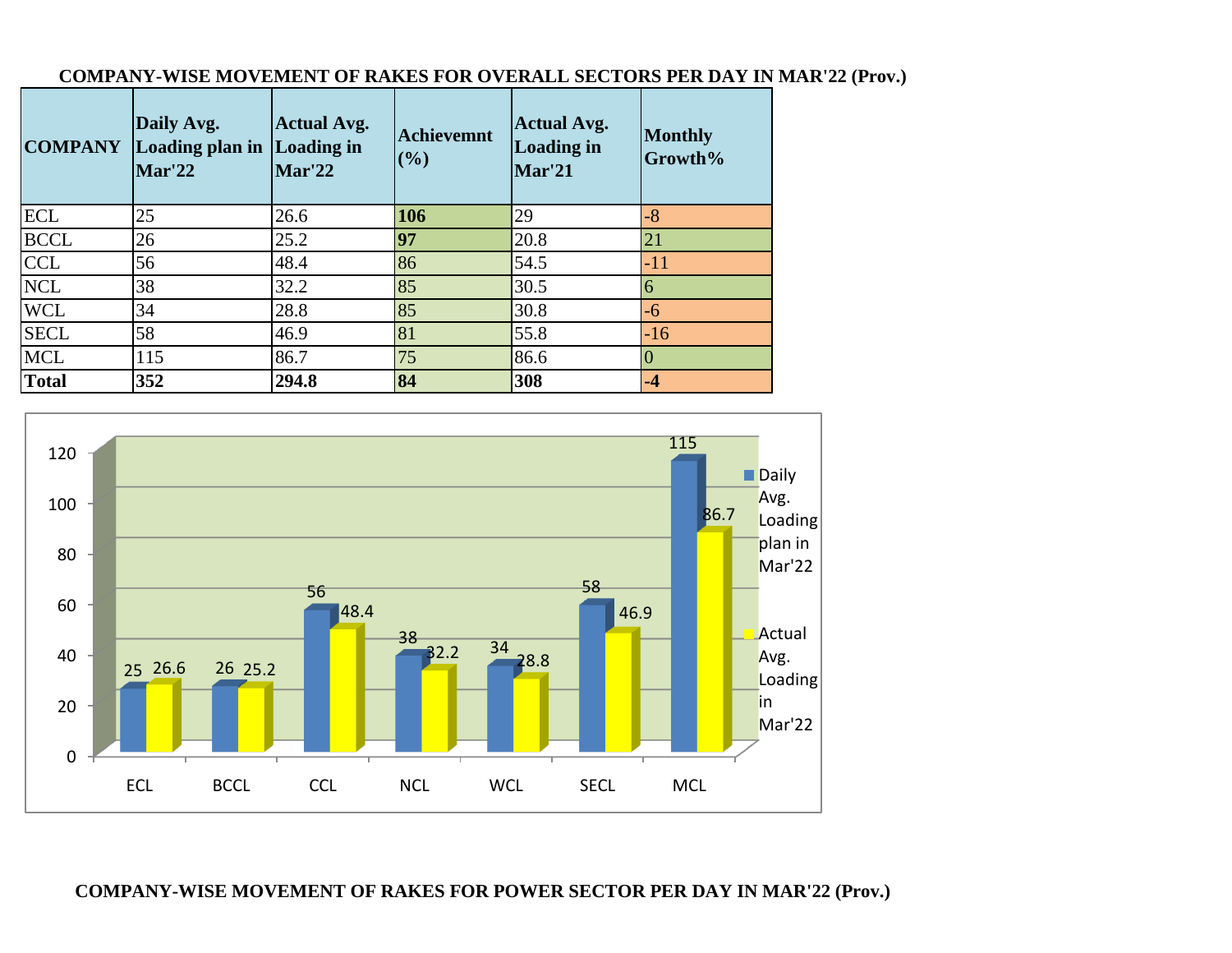| <b>COMPANY</b> | Daily Avg.<br>Loading plan in<br>Mar'22 | <b>Actual Avg.</b><br><b>Loading in</b><br><b>Mar'22</b> | <b>Achievemnt</b><br>(%) | <b>Actual Avg.</b><br><b>Loading in</b><br>Mar'21 | <b>Monthly</b><br>Growth% |
|----------------|-----------------------------------------|----------------------------------------------------------|--------------------------|---------------------------------------------------|---------------------------|
| <b>ECL</b>     | 17                                      | 19.5                                                     | 115                      | 25.7                                              | $-24$                     |
| <b>BCCL</b>    | 21                                      | 21.7                                                     | 103                      | 18.5                                              |                           |
| <b>CCL</b>     | 51                                      | 45.9                                                     | 90                       | 50.8                                              | $-10$                     |
| <b>NCL</b>     | 35                                      | 31.8                                                     | 91                       | 26.8                                              | 19                        |
| <b>WCL</b>     | 32                                      | 28.8                                                     | 90                       | 29.3                                              | $-2$                      |
| <b>SECL</b>    | 54                                      | 43                                                       | 80                       | 47.2                                              | $-9$                      |
| <b>MCL</b>     | 105                                     | 78.3                                                     | 75                       | 68.6                                              | 14                        |
| <b>Total</b>   | 315                                     | 269                                                      | 85                       | 266.9                                             |                           |

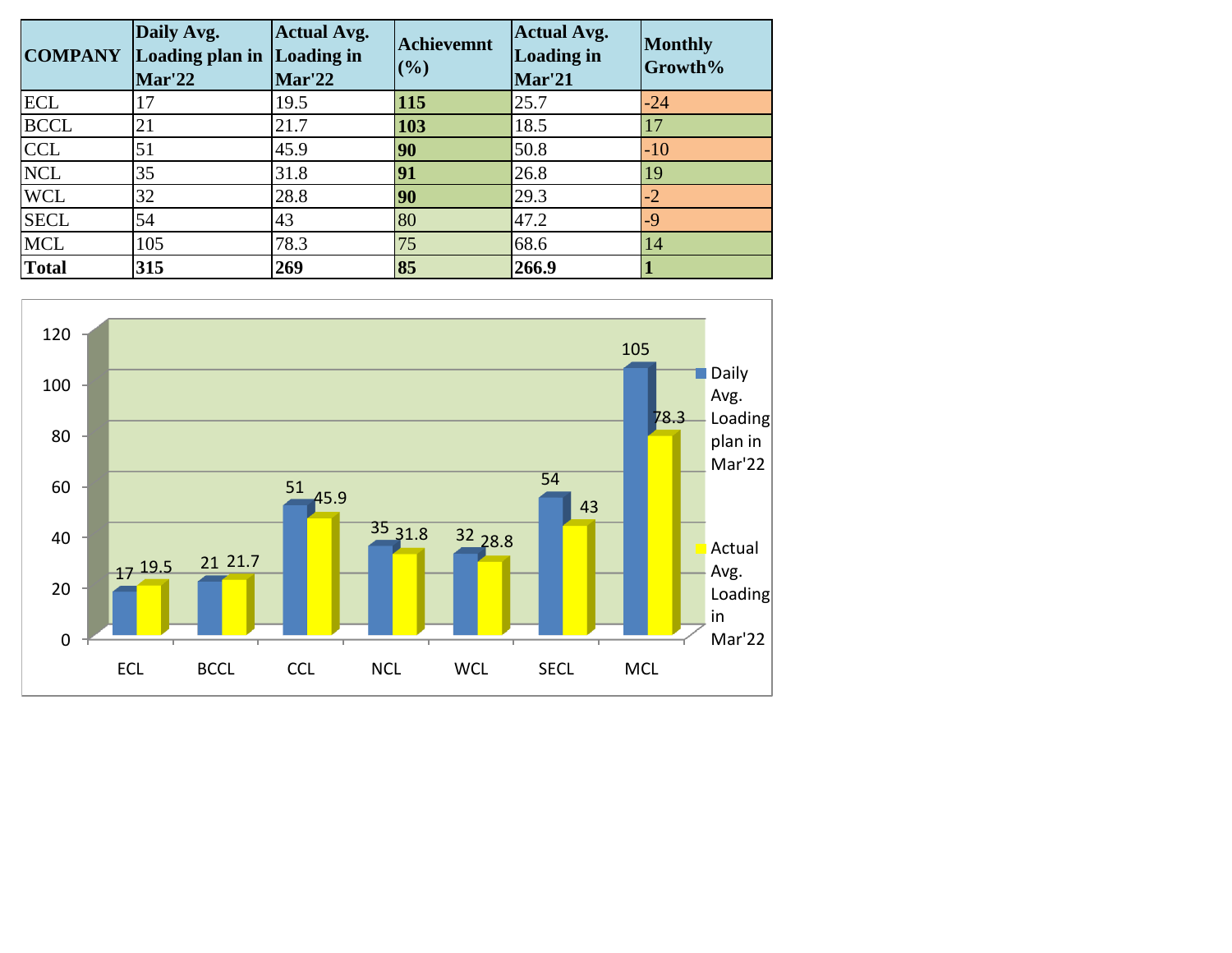|                |          | Average loading in |         |                 |        |         |               |               |               |               |        |               |  |  |
|----------------|----------|--------------------|---------|-----------------|--------|---------|---------------|---------------|---------------|---------------|--------|---------------|--|--|
| <b>COMPANY</b> | April'21 | May'21             | June'21 | July'21         | Aug'21 | Sept'21 | <b>Oct'21</b> | <b>Nov'21</b> | <b>Dec'21</b> | <b>Jan'22</b> | Feb'22 | <b>Mar'22</b> |  |  |
| <b>ECL</b>     | 25.1     | 22.5               | 19      | 15.3            | 14.4   | 15.2    | 14.6          | 16.6          | 19.1          | 19.8          | 22.6   | 26.6          |  |  |
| <b>BCCL</b>    | 19.8     | 20.9               | 20      | $\overline{21}$ | 21.4   | 20.6    | 17.7          | 19.2          | 20.8          | 23.1          | 24.5   | 25.2          |  |  |
| <b>CCL</b>     | 47.9     | 48.4               | 43      | 33.7            | 33.3   | 33.6    | 37.9          | 36.8          | 40.7          | 43.5          | 47.6   | 48.4          |  |  |
| <b>NCL</b>     | 28.4     | 27.8               | 27      | 28              | 27.8   | 30.2    | 34.2          | 34.2          | 34.9          | 35            | 35.6   | 32.2          |  |  |
| <b>WCL</b>     | 28.8     | <b>30</b>          | 27      | 21.8            | 22.8   | 21.7    | 25.3          | 26.9          | 29            | 28.3          | 29.8   | 28.8          |  |  |
| <b>SECL</b>    | 46.5     | 51.2               | 47      | 42.5            | 36.6   | 36.8    | 43.5          | 47.6          | 49.8          | 46.5          | 46.6   | 46.9          |  |  |
| <b>MCL</b>     | 80.3     | 80.8               | 80      | 82.2            | 85.5   | 83.8    | 95.4          | 90.9          | 94.7          | 89.2          | 89.6   | 86.7          |  |  |
| <b>Total</b>   | 276.8    | 281.6              | 262.8   | 244.5           | 241.8  | 241.9   | 268.6         | 272.2         | 289           | 285.4         | 296.3  | 294.8         |  |  |
|                |          |                    |         |                 |        |         |               |               |               |               |        |               |  |  |

### **COMPANY-WISE MOVEMENT OF RAKES FOR ALL SECTORS PER DAY DURING FY 2021-22(Provisional)**